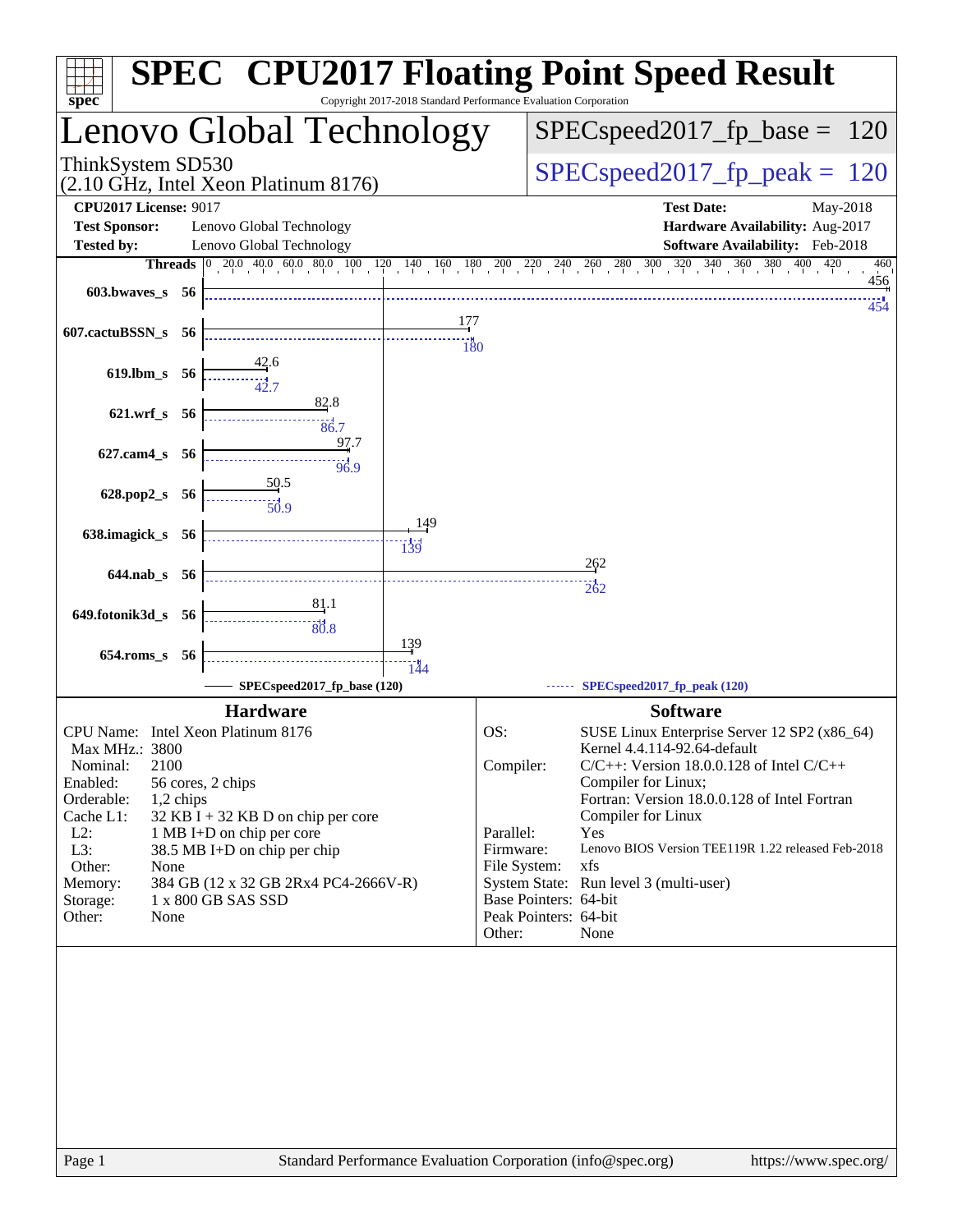

# Lenovo Global Technology

(2.10 GHz, Intel Xeon Platinum 8176)

ThinkSystem SD530  $SPEC speed2017$  fp\_peak = 120 SPECspeed2017 fp base  $= 120$ 

**[Test Sponsor:](http://www.spec.org/auto/cpu2017/Docs/result-fields.html#TestSponsor)** Lenovo Global Technology **[Hardware Availability:](http://www.spec.org/auto/cpu2017/Docs/result-fields.html#HardwareAvailability)** Aug-2017 **[Tested by:](http://www.spec.org/auto/cpu2017/Docs/result-fields.html#Testedby)** Lenovo Global Technology **[Software Availability:](http://www.spec.org/auto/cpu2017/Docs/result-fields.html#SoftwareAvailability)** Feb-2018

**[CPU2017 License:](http://www.spec.org/auto/cpu2017/Docs/result-fields.html#CPU2017License)** 9017 **[Test Date:](http://www.spec.org/auto/cpu2017/Docs/result-fields.html#TestDate)** May-2018

### **[Results Table](http://www.spec.org/auto/cpu2017/Docs/result-fields.html#ResultsTable)**

|                                  | <b>Base</b>    |                |            |                | <b>Peak</b> |                |       |                |                |              |                |              |                |              |
|----------------------------------|----------------|----------------|------------|----------------|-------------|----------------|-------|----------------|----------------|--------------|----------------|--------------|----------------|--------------|
| <b>Benchmark</b>                 | <b>Threads</b> | <b>Seconds</b> | Ratio      | <b>Seconds</b> | Ratio       | <b>Seconds</b> | Ratio | <b>Threads</b> | <b>Seconds</b> | <b>Ratio</b> | <b>Seconds</b> | <b>Ratio</b> | <b>Seconds</b> | <b>Ratio</b> |
| 603.bwayes s                     | 56             | 129            | 456        | 129            | 456         | 129            | 458   | 56             | 130            | 453          | 130            | 454          | 130            | 454          |
| 607.cactuBSSN s                  | 56             | 93.8           | 178        | 94.1           | 177         | 94.2           | 177   | 56             | 92.4           | 180          | 93.3           | 179          | 92.5           | <b>180</b>   |
| $619.1$ bm s                     | 56             | 123            | 42.6       | 124            | 42.4        | 122            | 42.8  | 56             | 123            | 42.7         | 123            | 42.7         | 123            | 42.4         |
| $621$ .wrf s                     | 56             | 160            | 82.8       | 160            | 82.9        | 160            | 82.8  | 56             | 152            | 86.8         | 153            | 86.5         | <u>153</u>     | 86.7         |
| $627$ .cam4 s                    | 56             | 90.8           | 97.7       | 91.8           | 96.6        | 90.7           | 97.8  | 56             | 91.5           | 96.9         | 91.7           | 96.6         | 91.1           | 97.3         |
| $628.pop2_s$                     | 56             | 235            | 50.5       | 235            | 50.6        | 239            | 49.7  | 56             | 236            | 50.3         | 233            | 50.9         | 233            | 51.0         |
| 638.imagick_s                    | 56             | 105            | 137        | 96.8           | 149         | 96.5           | 149   | 56             | 104            | <b>139</b>   | 104            | 138          | 99.4           | 145          |
| $644$ .nab s                     | 56             | 66.7           | 262        | 66.7           | 262         | 66.8           | 262   | 56             | 66.7           | 262          | 66.7           | 262          | 66.8           | 262          |
| 649.fotonik3d s                  | 56             | 113            | 80.6       | 112            | 81.1        | 112            | 81.3  | 56             | 117            | 78.0         | 113            | 81.0         | <u>113</u>     | 80.8         |
| $654$ .roms s                    | 56             | 114            | <u>139</u> | 114            | 139         | 113            | 140   | 56             | 109            | 145          | <b>110</b>     | <u>144</u>   | 110            | 143          |
| $SPECspeed2017$ fp base =<br>120 |                |                |            |                |             |                |       |                |                |              |                |              |                |              |

**[SPECspeed2017\\_fp\\_peak =](http://www.spec.org/auto/cpu2017/Docs/result-fields.html#SPECspeed2017fppeak) 120**

Results appear in the [order in which they were run.](http://www.spec.org/auto/cpu2017/Docs/result-fields.html#RunOrder) Bold underlined text [indicates a median measurement](http://www.spec.org/auto/cpu2017/Docs/result-fields.html#Median).

## **[Operating System Notes](http://www.spec.org/auto/cpu2017/Docs/result-fields.html#OperatingSystemNotes)**

Stack size set to unlimited using "ulimit -s unlimited"

## **[General Notes](http://www.spec.org/auto/cpu2017/Docs/result-fields.html#GeneralNotes)**

Environment variables set by runcpu before the start of the run: LD\_LIBRARY\_PATH = "/home/cpu2017.1.0.2.ic18.0/lib/ia32:/home/cpu2017.1.0.2.ic18.0/lib/intel64" LD\_LIBRARY\_PATH = "\$LD\_LIBRARY\_PATH:/home/cpu2017.1.0.2.ic18.0/je5.0.1-32:/home/cpu2017.1.0.2.ic18.0/je5.0.1-64" OMP\_STACKSIZE = "192M"

 Binaries compiled on a system with 1x Intel Core i7-4790 CPU + 32GB RAM memory using Redhat Enterprise Linux 7.4 Transparent Huge Pages enabled by default Prior to runcpu invocation Filesystem page cache synced and cleared with: sync; echo 3> /proc/sys/vm/drop\_caches Yes: The test sponsor attests, as of date of publication, that CVE-2017-5754 (Meltdown) is mitigated in the system as tested and documented. Yes: The test sponsor attests, as of date of publication, that CVE-2017-5753 (Spectre variant 1) is mitigated in the system as tested and documented. Yes: The test sponsor attests, as of date of publication, that CVE-2017-5715 (Spectre variant 2) is mitigated in the system as tested and documented.

## **[Platform Notes](http://www.spec.org/auto/cpu2017/Docs/result-fields.html#PlatformNotes)**

BIOS configuration: Choose Operating Mode set to Maximum Performance Hyper-Threading set to Disable

**(Continued on next page)**

Page 2 Standard Performance Evaluation Corporation [\(info@spec.org\)](mailto:info@spec.org) <https://www.spec.org/>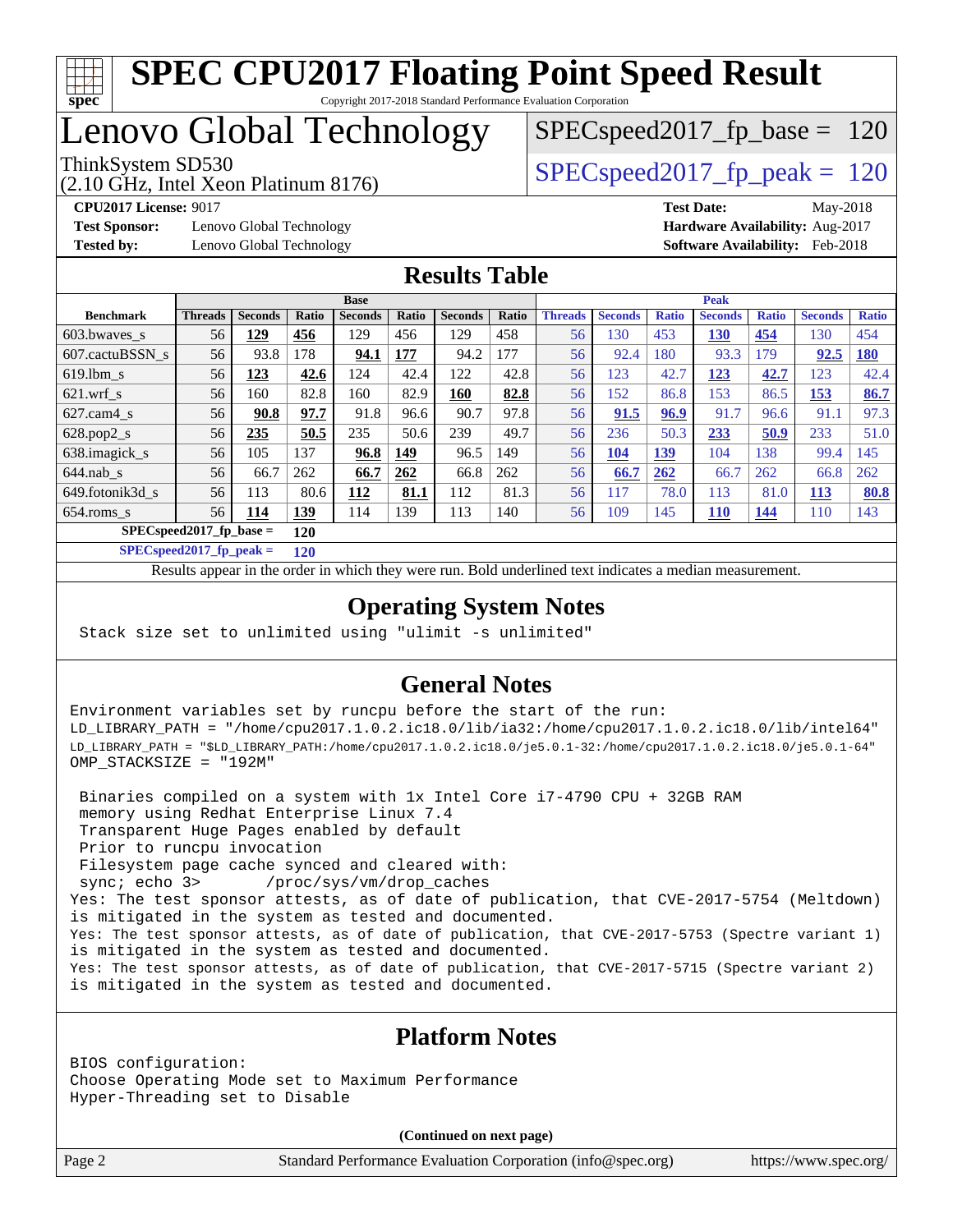

Lenovo Global Technology

 $SPEC speed2017_fp\_base = 120$ 

(2.10 GHz, Intel Xeon Platinum 8176)

ThinkSystem SD530  $SPEC speed2017$  fp\_peak = 120

**[Test Sponsor:](http://www.spec.org/auto/cpu2017/Docs/result-fields.html#TestSponsor)** Lenovo Global Technology **[Hardware Availability:](http://www.spec.org/auto/cpu2017/Docs/result-fields.html#HardwareAvailability)** Aug-2017 **[Tested by:](http://www.spec.org/auto/cpu2017/Docs/result-fields.html#Testedby)** Lenovo Global Technology **[Software Availability:](http://www.spec.org/auto/cpu2017/Docs/result-fields.html#SoftwareAvailability)** Feb-2018

**[CPU2017 License:](http://www.spec.org/auto/cpu2017/Docs/result-fields.html#CPU2017License)** 9017 **[Test Date:](http://www.spec.org/auto/cpu2017/Docs/result-fields.html#TestDate)** May-2018

#### **[Platform Notes \(Continued\)](http://www.spec.org/auto/cpu2017/Docs/result-fields.html#PlatformNotes)**

Page 3 Standard Performance Evaluation Corporation [\(info@spec.org\)](mailto:info@spec.org) <https://www.spec.org/> DCU Streamer Prefetcher set to Disable MONITOR/MWAIT set to Enable Trusted Execution Technology set to Enable DCA set to Enable Stale AtoS set to Enable LLC dead line alloc set to Disable Sysinfo program /home/cpu2017.1.0.2.ic18.0/bin/sysinfo Rev: r5797 of 2017-06-14 96c45e4568ad54c135fd618bcc091c0f running on linux-6zlr Wed May 16 16:04:15 2018 SUT (System Under Test) info as seen by some common utilities. For more information on this section, see <https://www.spec.org/cpu2017/Docs/config.html#sysinfo> From /proc/cpuinfo model name : Intel(R) Xeon(R) Platinum 8176 CPU @ 2.10GHz 2 "physical id"s (chips) 56 "processors" cores, siblings (Caution: counting these is hw and system dependent. The following excerpts from /proc/cpuinfo might not be reliable. Use with caution.) cpu cores : 28 siblings : 28 physical 0: cores 0 1 2 3 4 5 6 8 9 10 11 12 13 14 16 17 18 19 20 21 22 24 25 26 27 28 29 30 physical 1: cores 0 1 2 3 4 5 6 8 9 10 11 12 13 14 16 17 18 19 20 21 22 24 25 26 27 28 29 30 From lscpu: Architecture: x86\_64 CPU op-mode(s): 32-bit, 64-bit Byte Order: Little Endian CPU(s): 56 On-line CPU(s) list: 0-55 Thread(s) per core: 1 Core(s) per socket: 28 Socket(s): 2 NUMA node(s): 2 Vendor ID: GenuineIntel CPU family: 6 Model: 85 Model name: Intel(R) Xeon(R) Platinum 8176 CPU @ 2.10GHz Stepping: 4 CPU MHz: 2095.071 BogoMIPS: 4190.14 Virtualization: VT-x L1d cache: 32K L1i cache: 32K **(Continued on next page)**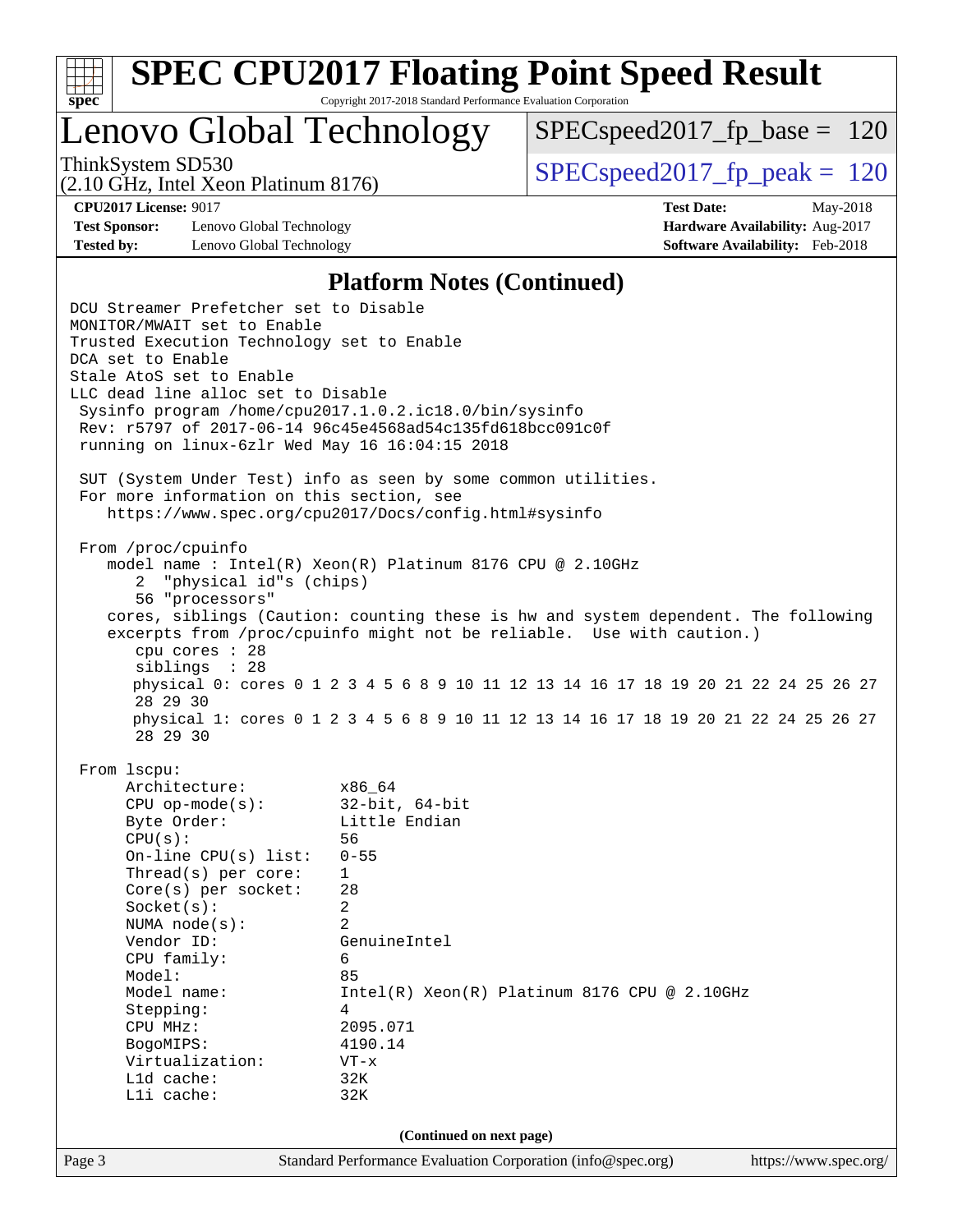| $spec^*$                                                                                                                                                                                                                                                                                                                                                                                                                                                                                                                                             | <b>SPEC CPU2017 Floating Point Speed Result</b><br>Copyright 2017-2018 Standard Performance Evaluation Corporation                                                                                                                                                                                                                                                                                                                                                                                                                                                                                                                                                                                                                                                       |
|------------------------------------------------------------------------------------------------------------------------------------------------------------------------------------------------------------------------------------------------------------------------------------------------------------------------------------------------------------------------------------------------------------------------------------------------------------------------------------------------------------------------------------------------------|--------------------------------------------------------------------------------------------------------------------------------------------------------------------------------------------------------------------------------------------------------------------------------------------------------------------------------------------------------------------------------------------------------------------------------------------------------------------------------------------------------------------------------------------------------------------------------------------------------------------------------------------------------------------------------------------------------------------------------------------------------------------------|
| Lenovo Global Technology                                                                                                                                                                                                                                                                                                                                                                                                                                                                                                                             | $SPEC speed2017_f p\_base = 120$                                                                                                                                                                                                                                                                                                                                                                                                                                                                                                                                                                                                                                                                                                                                         |
| ThinkSystem SD530<br>(2.10 GHz, Intel Xeon Platinum 8176)                                                                                                                                                                                                                                                                                                                                                                                                                                                                                            | $SPEC speed2017_fp_peak = 120$                                                                                                                                                                                                                                                                                                                                                                                                                                                                                                                                                                                                                                                                                                                                           |
| <b>CPU2017 License: 9017</b><br><b>Test Sponsor:</b><br>Lenovo Global Technology<br><b>Tested by:</b><br>Lenovo Global Technology                                                                                                                                                                                                                                                                                                                                                                                                                    | <b>Test Date:</b><br>May-2018<br>Hardware Availability: Aug-2017<br>Software Availability: Feb-2018                                                                                                                                                                                                                                                                                                                                                                                                                                                                                                                                                                                                                                                                      |
|                                                                                                                                                                                                                                                                                                                                                                                                                                                                                                                                                      | <b>Platform Notes (Continued)</b>                                                                                                                                                                                                                                                                                                                                                                                                                                                                                                                                                                                                                                                                                                                                        |
| L2 cache:<br>1024K<br>L3 cache:<br>39424K<br>$0 - 27$<br>NUMA node0 CPU(s):<br>NUMA nodel CPU(s):<br>$28 - 55$<br>Flagg:<br>xsavec xgetbv1 cqm_llc cqm_occup_llc                                                                                                                                                                                                                                                                                                                                                                                     | fpu vme de pse tsc msr pae mce cx8 apic sep mtrr pge mca cmov<br>pat pse36 clflush dts acpi mmx fxsr sse sse2 ss ht tm pbe syscall nx pdpelgb rdtscp<br>lm constant_tsc art arch_perfmon pebs bts rep_good nopl xtopology nonstop_tsc<br>aperfmperf eagerfpu pni pclmulqdq dtes64 monitor ds_cpl vmx smx est tm2 ssse3 sdbg<br>fma cx16 xtpr pdcm pcid dca sse4_1 sse4_2 x2apic movbe popcnt tsc_deadline_timer aes<br>xsave avx f16c rdrand lahf_lm abm 3dnowprefetch ida arat epb invpcid_single pln pts<br>dtherm intel_pt rsb_ctxsw spec_ctrl retpoline kaiser tpr_shadow vnmi flexpriority<br>ept vpid fsgsbase tsc_adjust bmil hle avx2 smep bmi2 erms invpcid rtm cqm mpx<br>avx512f avx512dq rdseed adx smap clflushopt clwb avx512cd avx512bw avx512vl xsaveopt |
| cache size : 39424 KB<br>physical chip.<br>$available: 2 nodes (0-1)$<br>node 0 size: 193109 MB<br>node 0 free: 192249 MB<br>53 54 55<br>node 1 size: 193504 MB<br>node 1 free: 192641 MB<br>node distances:<br>node<br>$\overline{0}$<br>$\overline{1}$<br>0:<br>10<br>21<br>1:<br>21<br>10<br>From /proc/meminfo<br>MemTotal:<br>395892448 kB<br>HugePages_Total:<br>$\Omega$<br>2048 kB<br>Hugepagesize:<br>From /etc/*release* /etc/*version*<br>SuSE-release:<br>SUSE Linux Enterprise Server 12 (x86_64)<br>$VERSION = 12$<br>$PATCHLEVEL = 2$ | From numactl --hardware WARNING: a numactl 'node' might or might not correspond to a<br>node 0 cpus: 0 1 2 3 4 5 6 7 8 9 10 11 12 13 14 15 16 17 18 19 20 21 22 23 24 25 26 27<br>node 1 cpus: 28 29 30 31 32 33 34 35 36 37 38 39 40 41 42 43 44 45 46 47 48 49 50 51 52<br># This file is deprecated and will be removed in a future service pack or release.                                                                                                                                                                                                                                                                                                                                                                                                          |
| # Please check /etc/os-release for details about this release.<br>os-release:<br>NAME="SLES"                                                                                                                                                                                                                                                                                                                                                                                                                                                         |                                                                                                                                                                                                                                                                                                                                                                                                                                                                                                                                                                                                                                                                                                                                                                          |
|                                                                                                                                                                                                                                                                                                                                                                                                                                                                                                                                                      | (Continued on next page)                                                                                                                                                                                                                                                                                                                                                                                                                                                                                                                                                                                                                                                                                                                                                 |
| Page 4                                                                                                                                                                                                                                                                                                                                                                                                                                                                                                                                               | Standard Performance Evaluation Corporation (info@spec.org)<br>https://www.spec.org/                                                                                                                                                                                                                                                                                                                                                                                                                                                                                                                                                                                                                                                                                     |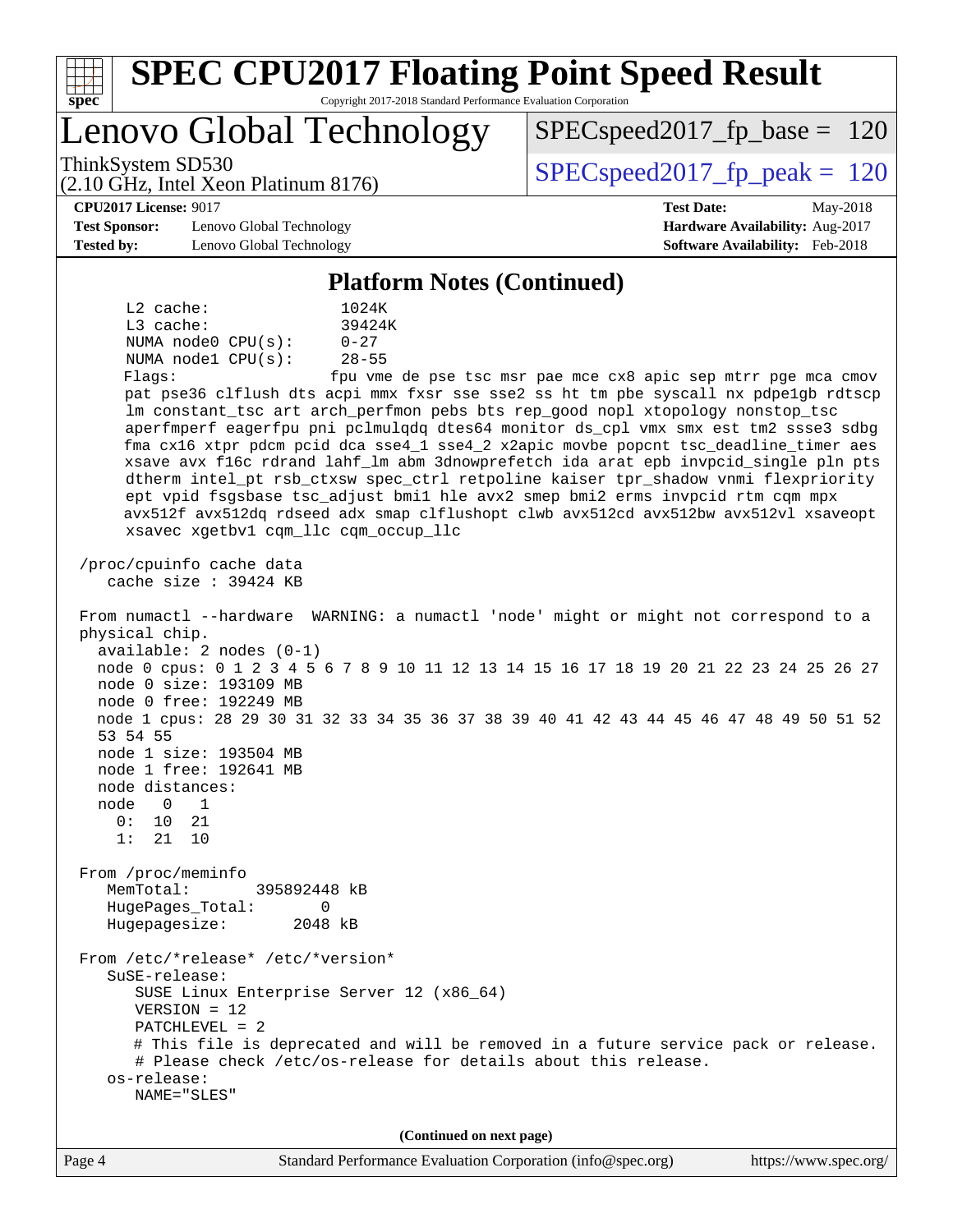

Lenovo Global Technology

 $SPEC speed2017_fp\_base = 120$ 

(2.10 GHz, Intel Xeon Platinum 8176)

ThinkSystem SD530  $SPEC speed2017$  fp\_peak = 120

**[Test Sponsor:](http://www.spec.org/auto/cpu2017/Docs/result-fields.html#TestSponsor)** Lenovo Global Technology **[Hardware Availability:](http://www.spec.org/auto/cpu2017/Docs/result-fields.html#HardwareAvailability)** Aug-2017 **[Tested by:](http://www.spec.org/auto/cpu2017/Docs/result-fields.html#Testedby)** Lenovo Global Technology **[Software Availability:](http://www.spec.org/auto/cpu2017/Docs/result-fields.html#SoftwareAvailability)** Feb-2018

**[CPU2017 License:](http://www.spec.org/auto/cpu2017/Docs/result-fields.html#CPU2017License)** 9017 **[Test Date:](http://www.spec.org/auto/cpu2017/Docs/result-fields.html#TestDate)** May-2018

#### **[Platform Notes \(Continued\)](http://www.spec.org/auto/cpu2017/Docs/result-fields.html#PlatformNotes)**

 VERSION="12-SP2" VERSION\_ID="12.2" PRETTY\_NAME="SUSE Linux Enterprise Server 12 SP2" ID="sles" ANSI\_COLOR="0;32" CPE\_NAME="cpe:/o:suse:sles:12:sp2"

uname -a:

 Linux linux-6zlr 4.4.114-92.64-default #1 SMP Thu Feb 1 19:18:19 UTC 2018 (c6ce5db) x86\_64 x86\_64 x86\_64 GNU/Linux

run-level 3 May 16 11:12

 SPEC is set to: /home/cpu2017.1.0.2.ic18.0 Filesystem Type Size Used Avail Use% Mounted on /dev/sda3 xfs 744G 23G 721G 4% /

 Additional information from dmidecode follows. WARNING: Use caution when you interpret this section. The 'dmidecode' program reads system data which is "intended to allow hardware to be accurately determined", but the intent may not be met, as there are frequent changes to hardware, firmware, and the "DMTF SMBIOS" standard. BIOS Lenovo -[TEE119R-1.22]- 02/06/2018 Memory: 4x NO DIMM NO DIMM 12x Samsung M393A4K40BB2-CTD 32 GB 2 rank 2666

(End of data from sysinfo program)

#### **[Compiler Version Notes](http://www.spec.org/auto/cpu2017/Docs/result-fields.html#CompilerVersionNotes)**

| CC.                      | 619.1bm s(base) 638.imagick s(base, peak) 644.nab s(base, peak)                      |  |  |  |  |  |
|--------------------------|--------------------------------------------------------------------------------------|--|--|--|--|--|
|                          | icc (ICC) 18.0.0 20170811                                                            |  |  |  |  |  |
|                          | Copyright (C) 1985-2017 Intel Corporation. All rights reserved.                      |  |  |  |  |  |
|                          |                                                                                      |  |  |  |  |  |
|                          |                                                                                      |  |  |  |  |  |
| CC                       | 619.lbm s(peak)                                                                      |  |  |  |  |  |
|                          | icc (ICC) 18.0.0 20170811                                                            |  |  |  |  |  |
|                          | Copyright (C) 1985-2017 Intel Corporation. All rights reserved.                      |  |  |  |  |  |
|                          |                                                                                      |  |  |  |  |  |
|                          |                                                                                      |  |  |  |  |  |
| FC                       | 607.cactuBSSN s(base)                                                                |  |  |  |  |  |
|                          |                                                                                      |  |  |  |  |  |
| (Continued on next page) |                                                                                      |  |  |  |  |  |
| Page 5                   | Standard Performance Evaluation Corporation (info@spec.org)<br>https://www.spec.org/ |  |  |  |  |  |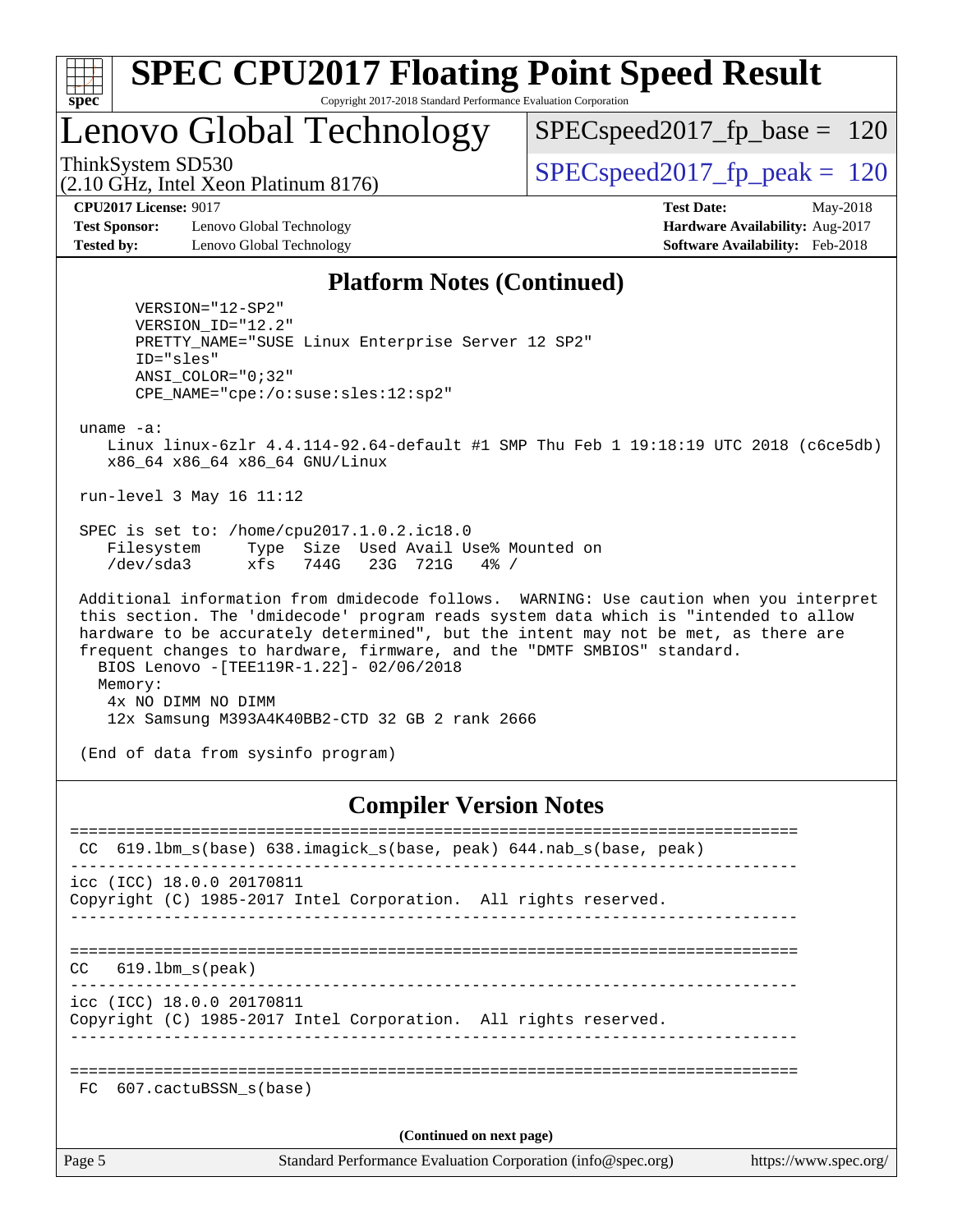

# **[SPEC CPU2017 Floating Point Speed Result](http://www.spec.org/auto/cpu2017/Docs/result-fields.html#SPECCPU2017FloatingPointSpeedResult)**

Copyright 2017-2018 Standard Performance Evaluation Corporation

Lenovo Global Technology

[SPECspeed2017\\_fp\\_base =](http://www.spec.org/auto/cpu2017/Docs/result-fields.html#SPECspeed2017fpbase) 120

(2.10 GHz, Intel Xeon Platinum 8176)

ThinkSystem SD530<br>  $(2.10 \text{ GHz})$  Intel Xeon Platinum 8176) [SPECspeed2017\\_fp\\_peak =](http://www.spec.org/auto/cpu2017/Docs/result-fields.html#SPECspeed2017fppeak) 120

**[Test Sponsor:](http://www.spec.org/auto/cpu2017/Docs/result-fields.html#TestSponsor)** Lenovo Global Technology **[Hardware Availability:](http://www.spec.org/auto/cpu2017/Docs/result-fields.html#HardwareAvailability)** Aug-2017 **[Tested by:](http://www.spec.org/auto/cpu2017/Docs/result-fields.html#Testedby)** Lenovo Global Technology **[Software Availability:](http://www.spec.org/auto/cpu2017/Docs/result-fields.html#SoftwareAvailability)** Feb-2018

**[CPU2017 License:](http://www.spec.org/auto/cpu2017/Docs/result-fields.html#CPU2017License)** 9017 **[Test Date:](http://www.spec.org/auto/cpu2017/Docs/result-fields.html#TestDate)** May-2018

## **[Compiler Version Notes \(Continued\)](http://www.spec.org/auto/cpu2017/Docs/result-fields.html#CompilerVersionNotes)**

| Page 6                                                     |                                                                                                                                    | Standard Performance Evaluation Corporation (info@spec.org) | https://www.spec.org/ |
|------------------------------------------------------------|------------------------------------------------------------------------------------------------------------------------------------|-------------------------------------------------------------|-----------------------|
|                                                            |                                                                                                                                    | (Continued on next page)                                    |                       |
| ifort (IFORT) 18.0.0 20170811                              |                                                                                                                                    | ------------------------------------                        |                       |
| CC                                                         | 621.wrf_s(peak) 628.pop2_s(peak)                                                                                                   |                                                             |                       |
|                                                            | Copyright (C) 1985-2017 Intel Corporation. All rights reserved.                                                                    |                                                             |                       |
| ifort (IFORT) 18.0.0 20170811<br>icc (ICC) 18.0.0 20170811 | Copyright (C) 1985-2017 Intel Corporation. All rights reserved.                                                                    |                                                             |                       |
|                                                            | $CC$ 621.wrf_s(base) 627.cam4_s(base, peak) 628.pop2_s(base)                                                                       |                                                             |                       |
| ifort (IFORT) 18.0.0 20170811                              | Copyright (C) 1985-2017 Intel Corporation. All rights reserved.                                                                    |                                                             |                       |
| FC                                                         | 603.bwaves_s(peak) 649.fotonik3d_s(peak) 654.roms_s(peak)                                                                          |                                                             |                       |
| ifort (IFORT) 18.0.0 20170811                              | Copyright (C) 1985-2017 Intel Corporation. All rights reserved.                                                                    |                                                             |                       |
|                                                            | FC 603.bwaves_s(base) 649.fotonik3d_s(base) 654.roms_s(base)                                                                       |                                                             |                       |
|                                                            |                                                                                                                                    |                                                             |                       |
| ifort (IFORT) 18.0.0 20170811                              | Copyright (C) 1985-2017 Intel Corporation. All rights reserved.                                                                    |                                                             |                       |
| icpc (ICC) 18.0.0 20170811<br>icc (ICC) 18.0.0 20170811    | Copyright (C) 1985-2017 Intel Corporation. All rights reserved.<br>Copyright (C) 1985-2017 Intel Corporation. All rights reserved. |                                                             |                       |
| FC 607.cactuBSSN_s(peak)                                   |                                                                                                                                    |                                                             |                       |
|                                                            | Copyright (C) 1985-2017 Intel Corporation. All rights reserved.                                                                    |                                                             |                       |
| ifort (IFORT) 18.0.0 20170811                              | Copyright (C) 1985-2017 Intel Corporation. All rights reserved.                                                                    |                                                             |                       |
| icpc (ICC) 18.0.0 20170811<br>icc (ICC) 18.0.0 20170811    | Copyright (C) 1985-2017 Intel Corporation. All rights reserved.                                                                    |                                                             |                       |
|                                                            |                                                                                                                                    |                                                             |                       |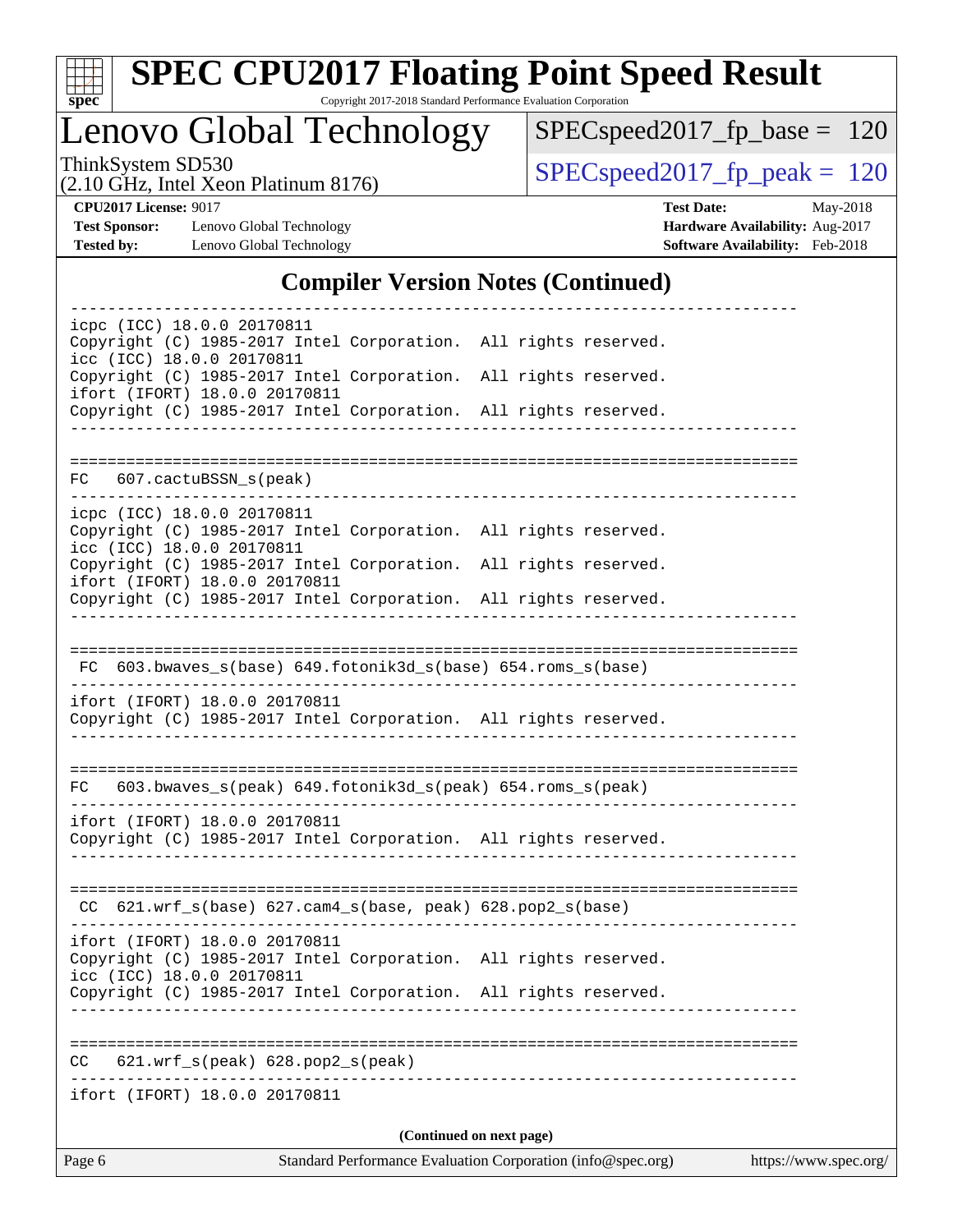

## Lenovo Global Technology

SPECspeed2017 fp base  $= 120$ 

(2.10 GHz, Intel Xeon Platinum 8176)

ThinkSystem SD530  $SPEC speed2017$  fp\_peak = 120

**[Test Sponsor:](http://www.spec.org/auto/cpu2017/Docs/result-fields.html#TestSponsor)** Lenovo Global Technology **[Hardware Availability:](http://www.spec.org/auto/cpu2017/Docs/result-fields.html#HardwareAvailability)** Aug-2017 **[Tested by:](http://www.spec.org/auto/cpu2017/Docs/result-fields.html#Testedby)** Lenovo Global Technology **[Software Availability:](http://www.spec.org/auto/cpu2017/Docs/result-fields.html#SoftwareAvailability)** Feb-2018

**[CPU2017 License:](http://www.spec.org/auto/cpu2017/Docs/result-fields.html#CPU2017License)** 9017 **[Test Date:](http://www.spec.org/auto/cpu2017/Docs/result-fields.html#TestDate)** May-2018

## **[Compiler Version Notes \(Continued\)](http://www.spec.org/auto/cpu2017/Docs/result-fields.html#CompilerVersionNotes)**

Copyright (C) 1985-2017 Intel Corporation. All rights reserved. icc (ICC) 18.0.0 20170811 Copyright (C) 1985-2017 Intel Corporation. All rights reserved. ------------------------------------------------------------------------------

## **[Base Compiler Invocation](http://www.spec.org/auto/cpu2017/Docs/result-fields.html#BaseCompilerInvocation)**

[C benchmarks](http://www.spec.org/auto/cpu2017/Docs/result-fields.html#Cbenchmarks):

[icc](http://www.spec.org/cpu2017/results/res2018q2/cpu2017-20180529-06569.flags.html#user_CCbase_intel_icc_18.0_66fc1ee009f7361af1fbd72ca7dcefbb700085f36577c54f309893dd4ec40d12360134090235512931783d35fd58c0460139e722d5067c5574d8eaf2b3e37e92)

[Fortran benchmarks](http://www.spec.org/auto/cpu2017/Docs/result-fields.html#Fortranbenchmarks): [ifort](http://www.spec.org/cpu2017/results/res2018q2/cpu2017-20180529-06569.flags.html#user_FCbase_intel_ifort_18.0_8111460550e3ca792625aed983ce982f94888b8b503583aa7ba2b8303487b4d8a21a13e7191a45c5fd58ff318f48f9492884d4413fa793fd88dd292cad7027ca)

[Benchmarks using both Fortran and C](http://www.spec.org/auto/cpu2017/Docs/result-fields.html#BenchmarksusingbothFortranandC): [ifort](http://www.spec.org/cpu2017/results/res2018q2/cpu2017-20180529-06569.flags.html#user_CC_FCbase_intel_ifort_18.0_8111460550e3ca792625aed983ce982f94888b8b503583aa7ba2b8303487b4d8a21a13e7191a45c5fd58ff318f48f9492884d4413fa793fd88dd292cad7027ca) [icc](http://www.spec.org/cpu2017/results/res2018q2/cpu2017-20180529-06569.flags.html#user_CC_FCbase_intel_icc_18.0_66fc1ee009f7361af1fbd72ca7dcefbb700085f36577c54f309893dd4ec40d12360134090235512931783d35fd58c0460139e722d5067c5574d8eaf2b3e37e92)

[Benchmarks using Fortran, C, and C++:](http://www.spec.org/auto/cpu2017/Docs/result-fields.html#BenchmarksusingFortranCandCXX) [icpc](http://www.spec.org/cpu2017/results/res2018q2/cpu2017-20180529-06569.flags.html#user_CC_CXX_FCbase_intel_icpc_18.0_c510b6838c7f56d33e37e94d029a35b4a7bccf4766a728ee175e80a419847e808290a9b78be685c44ab727ea267ec2f070ec5dc83b407c0218cded6866a35d07) [icc](http://www.spec.org/cpu2017/results/res2018q2/cpu2017-20180529-06569.flags.html#user_CC_CXX_FCbase_intel_icc_18.0_66fc1ee009f7361af1fbd72ca7dcefbb700085f36577c54f309893dd4ec40d12360134090235512931783d35fd58c0460139e722d5067c5574d8eaf2b3e37e92) [ifort](http://www.spec.org/cpu2017/results/res2018q2/cpu2017-20180529-06569.flags.html#user_CC_CXX_FCbase_intel_ifort_18.0_8111460550e3ca792625aed983ce982f94888b8b503583aa7ba2b8303487b4d8a21a13e7191a45c5fd58ff318f48f9492884d4413fa793fd88dd292cad7027ca)

## **[Base Portability Flags](http://www.spec.org/auto/cpu2017/Docs/result-fields.html#BasePortabilityFlags)**

 603.bwaves\_s: [-DSPEC\\_LP64](http://www.spec.org/cpu2017/results/res2018q2/cpu2017-20180529-06569.flags.html#suite_basePORTABILITY603_bwaves_s_DSPEC_LP64) 607.cactuBSSN\_s: [-DSPEC\\_LP64](http://www.spec.org/cpu2017/results/res2018q2/cpu2017-20180529-06569.flags.html#suite_basePORTABILITY607_cactuBSSN_s_DSPEC_LP64) 619.lbm\_s: [-DSPEC\\_LP64](http://www.spec.org/cpu2017/results/res2018q2/cpu2017-20180529-06569.flags.html#suite_basePORTABILITY619_lbm_s_DSPEC_LP64) 621.wrf\_s: [-DSPEC\\_LP64](http://www.spec.org/cpu2017/results/res2018q2/cpu2017-20180529-06569.flags.html#suite_basePORTABILITY621_wrf_s_DSPEC_LP64) [-DSPEC\\_CASE\\_FLAG](http://www.spec.org/cpu2017/results/res2018q2/cpu2017-20180529-06569.flags.html#b621.wrf_s_baseCPORTABILITY_DSPEC_CASE_FLAG) [-convert big\\_endian](http://www.spec.org/cpu2017/results/res2018q2/cpu2017-20180529-06569.flags.html#user_baseFPORTABILITY621_wrf_s_convert_big_endian_c3194028bc08c63ac5d04de18c48ce6d347e4e562e8892b8bdbdc0214820426deb8554edfa529a3fb25a586e65a3d812c835984020483e7e73212c4d31a38223) 627.cam4\_s: [-DSPEC\\_LP64](http://www.spec.org/cpu2017/results/res2018q2/cpu2017-20180529-06569.flags.html#suite_basePORTABILITY627_cam4_s_DSPEC_LP64) [-DSPEC\\_CASE\\_FLAG](http://www.spec.org/cpu2017/results/res2018q2/cpu2017-20180529-06569.flags.html#b627.cam4_s_baseCPORTABILITY_DSPEC_CASE_FLAG) 628.pop2\_s: [-DSPEC\\_LP64](http://www.spec.org/cpu2017/results/res2018q2/cpu2017-20180529-06569.flags.html#suite_basePORTABILITY628_pop2_s_DSPEC_LP64) [-DSPEC\\_CASE\\_FLAG](http://www.spec.org/cpu2017/results/res2018q2/cpu2017-20180529-06569.flags.html#b628.pop2_s_baseCPORTABILITY_DSPEC_CASE_FLAG) [-convert big\\_endian](http://www.spec.org/cpu2017/results/res2018q2/cpu2017-20180529-06569.flags.html#user_baseFPORTABILITY628_pop2_s_convert_big_endian_c3194028bc08c63ac5d04de18c48ce6d347e4e562e8892b8bdbdc0214820426deb8554edfa529a3fb25a586e65a3d812c835984020483e7e73212c4d31a38223) [-assume byterecl](http://www.spec.org/cpu2017/results/res2018q2/cpu2017-20180529-06569.flags.html#user_baseFPORTABILITY628_pop2_s_assume_byterecl_7e47d18b9513cf18525430bbf0f2177aa9bf368bc7a059c09b2c06a34b53bd3447c950d3f8d6c70e3faf3a05c8557d66a5798b567902e8849adc142926523472) 638.imagick\_s: [-DSPEC\\_LP64](http://www.spec.org/cpu2017/results/res2018q2/cpu2017-20180529-06569.flags.html#suite_basePORTABILITY638_imagick_s_DSPEC_LP64) 644.nab\_s: [-DSPEC\\_LP64](http://www.spec.org/cpu2017/results/res2018q2/cpu2017-20180529-06569.flags.html#suite_basePORTABILITY644_nab_s_DSPEC_LP64) 649.fotonik3d\_s: [-DSPEC\\_LP64](http://www.spec.org/cpu2017/results/res2018q2/cpu2017-20180529-06569.flags.html#suite_basePORTABILITY649_fotonik3d_s_DSPEC_LP64) 654.roms\_s: [-DSPEC\\_LP64](http://www.spec.org/cpu2017/results/res2018q2/cpu2017-20180529-06569.flags.html#suite_basePORTABILITY654_roms_s_DSPEC_LP64)

## **[Base Optimization Flags](http://www.spec.org/auto/cpu2017/Docs/result-fields.html#BaseOptimizationFlags)**

[C benchmarks](http://www.spec.org/auto/cpu2017/Docs/result-fields.html#Cbenchmarks):

[-xCORE-AVX512](http://www.spec.org/cpu2017/results/res2018q2/cpu2017-20180529-06569.flags.html#user_CCbase_f-xCORE-AVX512) [-ipo](http://www.spec.org/cpu2017/results/res2018q2/cpu2017-20180529-06569.flags.html#user_CCbase_f-ipo) [-O3](http://www.spec.org/cpu2017/results/res2018q2/cpu2017-20180529-06569.flags.html#user_CCbase_f-O3) [-no-prec-div](http://www.spec.org/cpu2017/results/res2018q2/cpu2017-20180529-06569.flags.html#user_CCbase_f-no-prec-div) [-qopt-prefetch](http://www.spec.org/cpu2017/results/res2018q2/cpu2017-20180529-06569.flags.html#user_CCbase_f-qopt-prefetch) [-ffinite-math-only](http://www.spec.org/cpu2017/results/res2018q2/cpu2017-20180529-06569.flags.html#user_CCbase_f_finite_math_only_cb91587bd2077682c4b38af759c288ed7c732db004271a9512da14a4f8007909a5f1427ecbf1a0fb78ff2a814402c6114ac565ca162485bbcae155b5e4258871) [-qopt-mem-layout-trans=3](http://www.spec.org/cpu2017/results/res2018q2/cpu2017-20180529-06569.flags.html#user_CCbase_f-qopt-mem-layout-trans_de80db37974c74b1f0e20d883f0b675c88c3b01e9d123adea9b28688d64333345fb62bc4a798493513fdb68f60282f9a726aa07f478b2f7113531aecce732043) [-qopenmp](http://www.spec.org/cpu2017/results/res2018q2/cpu2017-20180529-06569.flags.html#user_CCbase_qopenmp_16be0c44f24f464004c6784a7acb94aca937f053568ce72f94b139a11c7c168634a55f6653758ddd83bcf7b8463e8028bb0b48b77bcddc6b78d5d95bb1df2967) [-DSPEC\\_OPENMP](http://www.spec.org/cpu2017/results/res2018q2/cpu2017-20180529-06569.flags.html#suite_CCbase_DSPEC_OPENMP)

[Fortran benchmarks](http://www.spec.org/auto/cpu2017/Docs/result-fields.html#Fortranbenchmarks):

[-DSPEC\\_OPENMP](http://www.spec.org/cpu2017/results/res2018q2/cpu2017-20180529-06569.flags.html#suite_FCbase_DSPEC_OPENMP) [-xCORE-AVX512](http://www.spec.org/cpu2017/results/res2018q2/cpu2017-20180529-06569.flags.html#user_FCbase_f-xCORE-AVX512) [-ipo](http://www.spec.org/cpu2017/results/res2018q2/cpu2017-20180529-06569.flags.html#user_FCbase_f-ipo) [-O3](http://www.spec.org/cpu2017/results/res2018q2/cpu2017-20180529-06569.flags.html#user_FCbase_f-O3) [-no-prec-div](http://www.spec.org/cpu2017/results/res2018q2/cpu2017-20180529-06569.flags.html#user_FCbase_f-no-prec-div) [-qopt-prefetch](http://www.spec.org/cpu2017/results/res2018q2/cpu2017-20180529-06569.flags.html#user_FCbase_f-qopt-prefetch)

**(Continued on next page)**

| ge |  |
|----|--|
|----|--|

Page 7 Standard Performance Evaluation Corporation [\(info@spec.org\)](mailto:info@spec.org) <https://www.spec.org/>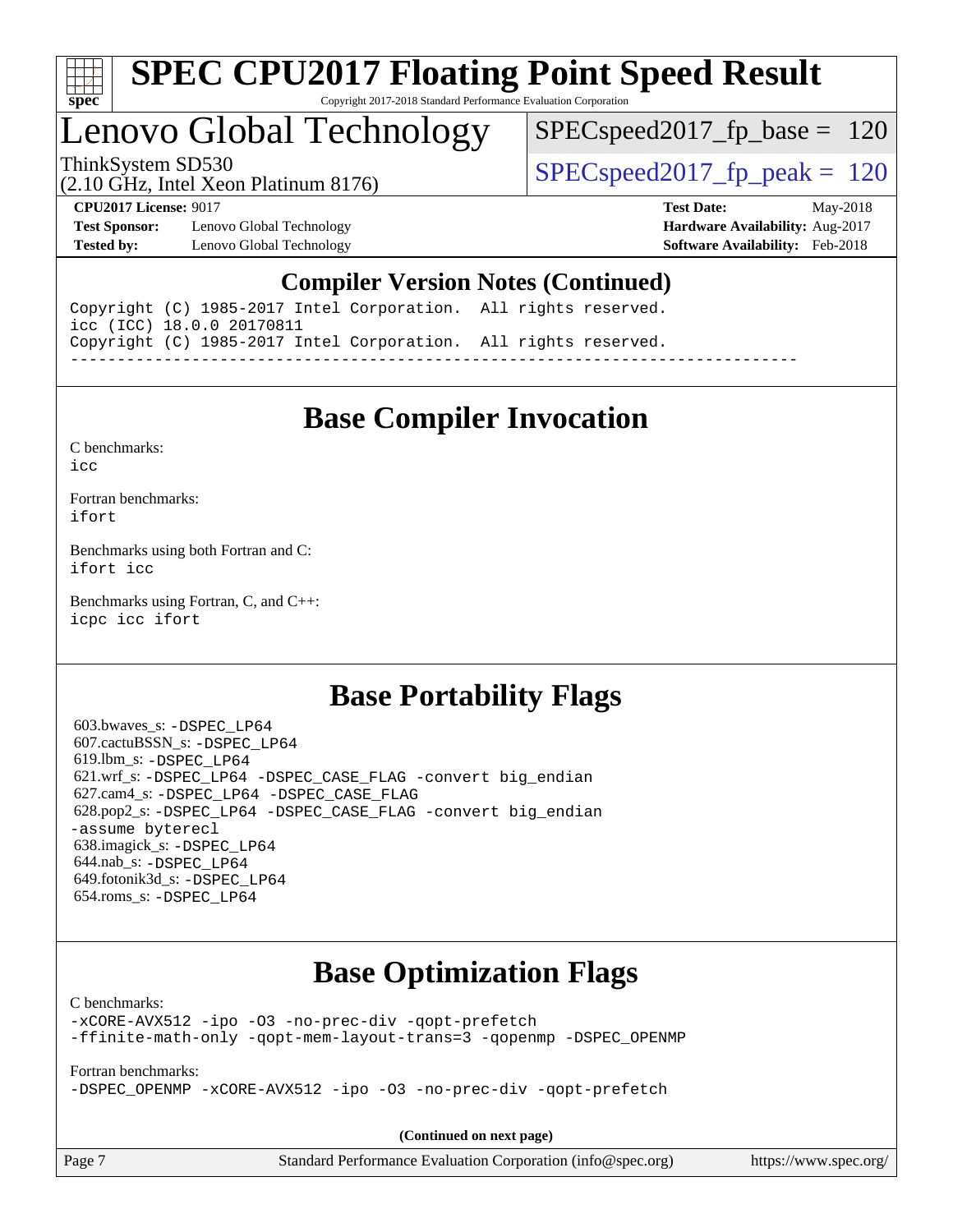

# Lenovo Global Technology

 $SPEC speed2017_fp\_base = 120$ 

(2.10 GHz, Intel Xeon Platinum 8176)

ThinkSystem SD530  $SPEC speed2017$  fp\_peak = 120

**[Test Sponsor:](http://www.spec.org/auto/cpu2017/Docs/result-fields.html#TestSponsor)** Lenovo Global Technology **[Hardware Availability:](http://www.spec.org/auto/cpu2017/Docs/result-fields.html#HardwareAvailability)** Aug-2017 **[Tested by:](http://www.spec.org/auto/cpu2017/Docs/result-fields.html#Testedby)** Lenovo Global Technology **[Software Availability:](http://www.spec.org/auto/cpu2017/Docs/result-fields.html#SoftwareAvailability)** Feb-2018

**[CPU2017 License:](http://www.spec.org/auto/cpu2017/Docs/result-fields.html#CPU2017License)** 9017 **[Test Date:](http://www.spec.org/auto/cpu2017/Docs/result-fields.html#TestDate)** May-2018

## **[Base Optimization Flags \(Continued\)](http://www.spec.org/auto/cpu2017/Docs/result-fields.html#BaseOptimizationFlags)**

[Fortran benchmarks](http://www.spec.org/auto/cpu2017/Docs/result-fields.html#Fortranbenchmarks) (continued):

[-ffinite-math-only](http://www.spec.org/cpu2017/results/res2018q2/cpu2017-20180529-06569.flags.html#user_FCbase_f_finite_math_only_cb91587bd2077682c4b38af759c288ed7c732db004271a9512da14a4f8007909a5f1427ecbf1a0fb78ff2a814402c6114ac565ca162485bbcae155b5e4258871) [-qopt-mem-layout-trans=3](http://www.spec.org/cpu2017/results/res2018q2/cpu2017-20180529-06569.flags.html#user_FCbase_f-qopt-mem-layout-trans_de80db37974c74b1f0e20d883f0b675c88c3b01e9d123adea9b28688d64333345fb62bc4a798493513fdb68f60282f9a726aa07f478b2f7113531aecce732043) [-qopenmp](http://www.spec.org/cpu2017/results/res2018q2/cpu2017-20180529-06569.flags.html#user_FCbase_qopenmp_16be0c44f24f464004c6784a7acb94aca937f053568ce72f94b139a11c7c168634a55f6653758ddd83bcf7b8463e8028bb0b48b77bcddc6b78d5d95bb1df2967) [-nostandard-realloc-lhs](http://www.spec.org/cpu2017/results/res2018q2/cpu2017-20180529-06569.flags.html#user_FCbase_f_2003_std_realloc_82b4557e90729c0f113870c07e44d33d6f5a304b4f63d4c15d2d0f1fab99f5daaed73bdb9275d9ae411527f28b936061aa8b9c8f2d63842963b95c9dd6426b8a) [-align array32byte](http://www.spec.org/cpu2017/results/res2018q2/cpu2017-20180529-06569.flags.html#user_FCbase_align_array32byte_b982fe038af199962ba9a80c053b8342c548c85b40b8e86eb3cc33dee0d7986a4af373ac2d51c3f7cf710a18d62fdce2948f201cd044323541f22fc0fffc51b6)

[Benchmarks using both Fortran and C](http://www.spec.org/auto/cpu2017/Docs/result-fields.html#BenchmarksusingbothFortranandC):

```
-xCORE-AVX512 -ipo -O3 -no-prec-div -qopt-prefetch
-ffinite-math-only -qopt-mem-layout-trans=3 -qopenmp -DSPEC_OPENMP
-nostandard-realloc-lhs -align array32byte
```
[Benchmarks using Fortran, C, and C++:](http://www.spec.org/auto/cpu2017/Docs/result-fields.html#BenchmarksusingFortranCandCXX)

[-xCORE-AVX512](http://www.spec.org/cpu2017/results/res2018q2/cpu2017-20180529-06569.flags.html#user_CC_CXX_FCbase_f-xCORE-AVX512) [-ipo](http://www.spec.org/cpu2017/results/res2018q2/cpu2017-20180529-06569.flags.html#user_CC_CXX_FCbase_f-ipo) [-O3](http://www.spec.org/cpu2017/results/res2018q2/cpu2017-20180529-06569.flags.html#user_CC_CXX_FCbase_f-O3) [-no-prec-div](http://www.spec.org/cpu2017/results/res2018q2/cpu2017-20180529-06569.flags.html#user_CC_CXX_FCbase_f-no-prec-div) [-qopt-prefetch](http://www.spec.org/cpu2017/results/res2018q2/cpu2017-20180529-06569.flags.html#user_CC_CXX_FCbase_f-qopt-prefetch) [-ffinite-math-only](http://www.spec.org/cpu2017/results/res2018q2/cpu2017-20180529-06569.flags.html#user_CC_CXX_FCbase_f_finite_math_only_cb91587bd2077682c4b38af759c288ed7c732db004271a9512da14a4f8007909a5f1427ecbf1a0fb78ff2a814402c6114ac565ca162485bbcae155b5e4258871) [-qopt-mem-layout-trans=3](http://www.spec.org/cpu2017/results/res2018q2/cpu2017-20180529-06569.flags.html#user_CC_CXX_FCbase_f-qopt-mem-layout-trans_de80db37974c74b1f0e20d883f0b675c88c3b01e9d123adea9b28688d64333345fb62bc4a798493513fdb68f60282f9a726aa07f478b2f7113531aecce732043) [-qopenmp](http://www.spec.org/cpu2017/results/res2018q2/cpu2017-20180529-06569.flags.html#user_CC_CXX_FCbase_qopenmp_16be0c44f24f464004c6784a7acb94aca937f053568ce72f94b139a11c7c168634a55f6653758ddd83bcf7b8463e8028bb0b48b77bcddc6b78d5d95bb1df2967) [-DSPEC\\_OPENMP](http://www.spec.org/cpu2017/results/res2018q2/cpu2017-20180529-06569.flags.html#suite_CC_CXX_FCbase_DSPEC_OPENMP) [-nostandard-realloc-lhs](http://www.spec.org/cpu2017/results/res2018q2/cpu2017-20180529-06569.flags.html#user_CC_CXX_FCbase_f_2003_std_realloc_82b4557e90729c0f113870c07e44d33d6f5a304b4f63d4c15d2d0f1fab99f5daaed73bdb9275d9ae411527f28b936061aa8b9c8f2d63842963b95c9dd6426b8a) [-align array32byte](http://www.spec.org/cpu2017/results/res2018q2/cpu2017-20180529-06569.flags.html#user_CC_CXX_FCbase_align_array32byte_b982fe038af199962ba9a80c053b8342c548c85b40b8e86eb3cc33dee0d7986a4af373ac2d51c3f7cf710a18d62fdce2948f201cd044323541f22fc0fffc51b6)

## **[Base Other Flags](http://www.spec.org/auto/cpu2017/Docs/result-fields.html#BaseOtherFlags)**

[C benchmarks](http://www.spec.org/auto/cpu2017/Docs/result-fields.html#Cbenchmarks):  $-m64$   $-std=cl1$ 

[Fortran benchmarks](http://www.spec.org/auto/cpu2017/Docs/result-fields.html#Fortranbenchmarks):  $-m64$ 

[Benchmarks using both Fortran and C](http://www.spec.org/auto/cpu2017/Docs/result-fields.html#BenchmarksusingbothFortranandC):  $-m64 - std= c11$  $-m64 - std= c11$ 

[Benchmarks using Fortran, C, and C++:](http://www.spec.org/auto/cpu2017/Docs/result-fields.html#BenchmarksusingFortranCandCXX)  $-m64 - std= c11$  $-m64 - std= c11$ 

## **[Peak Compiler Invocation](http://www.spec.org/auto/cpu2017/Docs/result-fields.html#PeakCompilerInvocation)**

[C benchmarks](http://www.spec.org/auto/cpu2017/Docs/result-fields.html#Cbenchmarks):

[icc](http://www.spec.org/cpu2017/results/res2018q2/cpu2017-20180529-06569.flags.html#user_CCpeak_intel_icc_18.0_66fc1ee009f7361af1fbd72ca7dcefbb700085f36577c54f309893dd4ec40d12360134090235512931783d35fd58c0460139e722d5067c5574d8eaf2b3e37e92)

[Fortran benchmarks](http://www.spec.org/auto/cpu2017/Docs/result-fields.html#Fortranbenchmarks): [ifort](http://www.spec.org/cpu2017/results/res2018q2/cpu2017-20180529-06569.flags.html#user_FCpeak_intel_ifort_18.0_8111460550e3ca792625aed983ce982f94888b8b503583aa7ba2b8303487b4d8a21a13e7191a45c5fd58ff318f48f9492884d4413fa793fd88dd292cad7027ca)

[Benchmarks using both Fortran and C](http://www.spec.org/auto/cpu2017/Docs/result-fields.html#BenchmarksusingbothFortranandC): [ifort](http://www.spec.org/cpu2017/results/res2018q2/cpu2017-20180529-06569.flags.html#user_CC_FCpeak_intel_ifort_18.0_8111460550e3ca792625aed983ce982f94888b8b503583aa7ba2b8303487b4d8a21a13e7191a45c5fd58ff318f48f9492884d4413fa793fd88dd292cad7027ca) [icc](http://www.spec.org/cpu2017/results/res2018q2/cpu2017-20180529-06569.flags.html#user_CC_FCpeak_intel_icc_18.0_66fc1ee009f7361af1fbd72ca7dcefbb700085f36577c54f309893dd4ec40d12360134090235512931783d35fd58c0460139e722d5067c5574d8eaf2b3e37e92)

[Benchmarks using Fortran, C, and C++:](http://www.spec.org/auto/cpu2017/Docs/result-fields.html#BenchmarksusingFortranCandCXX) [icpc](http://www.spec.org/cpu2017/results/res2018q2/cpu2017-20180529-06569.flags.html#user_CC_CXX_FCpeak_intel_icpc_18.0_c510b6838c7f56d33e37e94d029a35b4a7bccf4766a728ee175e80a419847e808290a9b78be685c44ab727ea267ec2f070ec5dc83b407c0218cded6866a35d07) [icc](http://www.spec.org/cpu2017/results/res2018q2/cpu2017-20180529-06569.flags.html#user_CC_CXX_FCpeak_intel_icc_18.0_66fc1ee009f7361af1fbd72ca7dcefbb700085f36577c54f309893dd4ec40d12360134090235512931783d35fd58c0460139e722d5067c5574d8eaf2b3e37e92) [ifort](http://www.spec.org/cpu2017/results/res2018q2/cpu2017-20180529-06569.flags.html#user_CC_CXX_FCpeak_intel_ifort_18.0_8111460550e3ca792625aed983ce982f94888b8b503583aa7ba2b8303487b4d8a21a13e7191a45c5fd58ff318f48f9492884d4413fa793fd88dd292cad7027ca)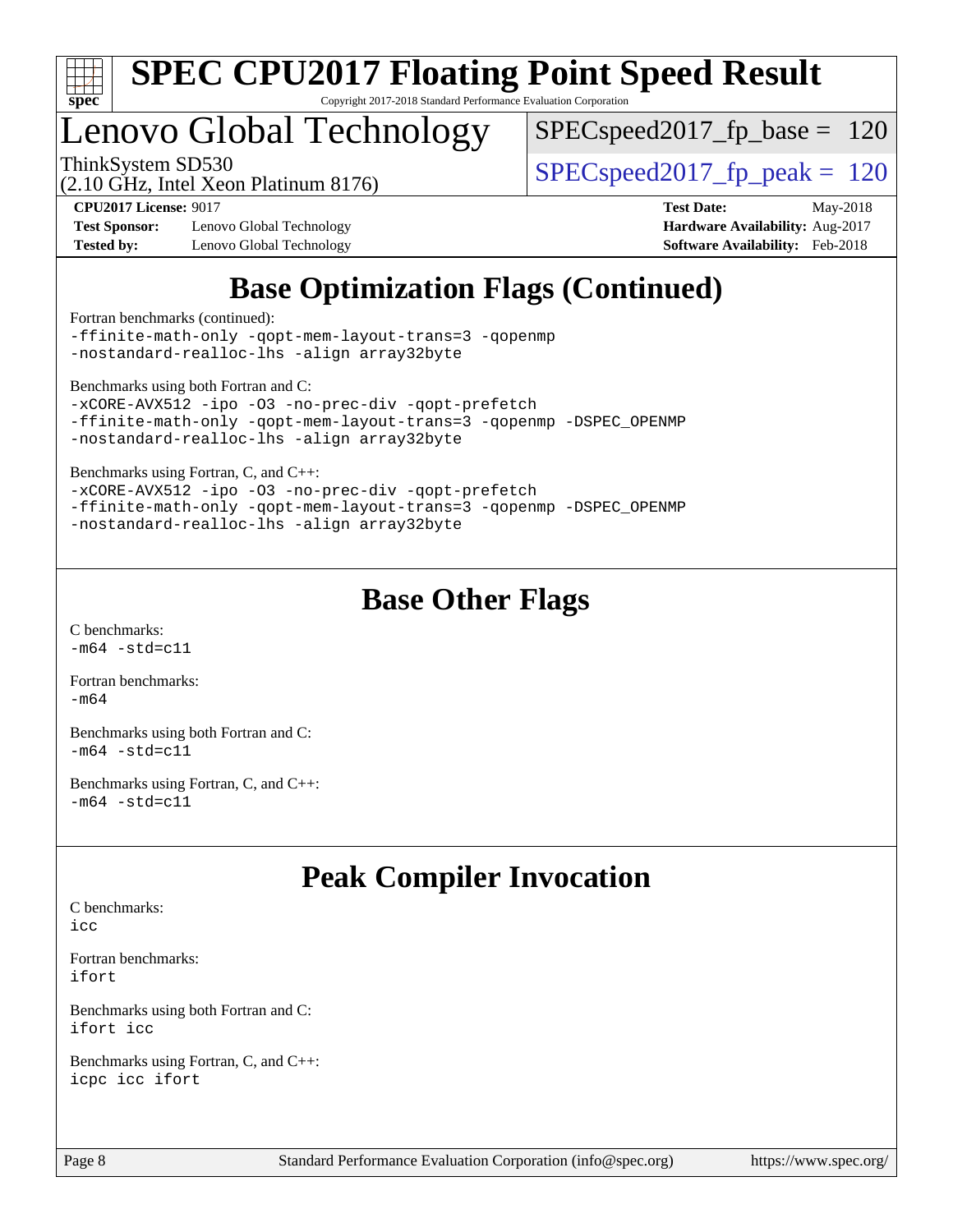

## Lenovo Global Technology

[SPECspeed2017\\_fp\\_base =](http://www.spec.org/auto/cpu2017/Docs/result-fields.html#SPECspeed2017fpbase) 120

(2.10 GHz, Intel Xeon Platinum 8176)

ThinkSystem SD530  $SPEC speed2017$  fp\_peak = 120

**[Test Sponsor:](http://www.spec.org/auto/cpu2017/Docs/result-fields.html#TestSponsor)** Lenovo Global Technology **[Hardware Availability:](http://www.spec.org/auto/cpu2017/Docs/result-fields.html#HardwareAvailability)** Aug-2017 **[Tested by:](http://www.spec.org/auto/cpu2017/Docs/result-fields.html#Testedby)** Lenovo Global Technology **[Software Availability:](http://www.spec.org/auto/cpu2017/Docs/result-fields.html#SoftwareAvailability)** Feb-2018

**[CPU2017 License:](http://www.spec.org/auto/cpu2017/Docs/result-fields.html#CPU2017License)** 9017 **[Test Date:](http://www.spec.org/auto/cpu2017/Docs/result-fields.html#TestDate)** May-2018

## **[Peak Portability Flags](http://www.spec.org/auto/cpu2017/Docs/result-fields.html#PeakPortabilityFlags)**

Same as Base Portability Flags

## **[Peak Optimization Flags](http://www.spec.org/auto/cpu2017/Docs/result-fields.html#PeakOptimizationFlags)**

[C benchmarks](http://www.spec.org/auto/cpu2017/Docs/result-fields.html#Cbenchmarks):

 619.lbm\_s: [-prof-gen](http://www.spec.org/cpu2017/results/res2018q2/cpu2017-20180529-06569.flags.html#user_peakPASS1_CFLAGSPASS1_LDFLAGS619_lbm_s_prof_gen_5aa4926d6013ddb2a31985c654b3eb18169fc0c6952a63635c234f711e6e63dd76e94ad52365559451ec499a2cdb89e4dc58ba4c67ef54ca681ffbe1461d6b36)(pass 1) [-prof-use](http://www.spec.org/cpu2017/results/res2018q2/cpu2017-20180529-06569.flags.html#user_peakPASS2_CFLAGSPASS2_LDFLAGS619_lbm_s_prof_use_1a21ceae95f36a2b53c25747139a6c16ca95bd9def2a207b4f0849963b97e94f5260e30a0c64f4bb623698870e679ca08317ef8150905d41bd88c6f78df73f19)(pass 2) [-O2](http://www.spec.org/cpu2017/results/res2018q2/cpu2017-20180529-06569.flags.html#user_peakPASS1_COPTIMIZE619_lbm_s_f-O2) [-xCORE-AVX512](http://www.spec.org/cpu2017/results/res2018q2/cpu2017-20180529-06569.flags.html#user_peakPASS2_COPTIMIZE619_lbm_s_f-xCORE-AVX512) [-qopt-prefetch](http://www.spec.org/cpu2017/results/res2018q2/cpu2017-20180529-06569.flags.html#user_peakPASS1_COPTIMIZEPASS2_COPTIMIZE619_lbm_s_f-qopt-prefetch) [-ipo](http://www.spec.org/cpu2017/results/res2018q2/cpu2017-20180529-06569.flags.html#user_peakPASS2_COPTIMIZE619_lbm_s_f-ipo) [-O3](http://www.spec.org/cpu2017/results/res2018q2/cpu2017-20180529-06569.flags.html#user_peakPASS2_COPTIMIZE619_lbm_s_f-O3) [-ffinite-math-only](http://www.spec.org/cpu2017/results/res2018q2/cpu2017-20180529-06569.flags.html#user_peakPASS1_COPTIMIZEPASS2_COPTIMIZE619_lbm_s_f_finite_math_only_cb91587bd2077682c4b38af759c288ed7c732db004271a9512da14a4f8007909a5f1427ecbf1a0fb78ff2a814402c6114ac565ca162485bbcae155b5e4258871) [-no-prec-div](http://www.spec.org/cpu2017/results/res2018q2/cpu2017-20180529-06569.flags.html#user_peakPASS2_COPTIMIZE619_lbm_s_f-no-prec-div) [-qopt-mem-layout-trans=3](http://www.spec.org/cpu2017/results/res2018q2/cpu2017-20180529-06569.flags.html#user_peakPASS1_COPTIMIZEPASS2_COPTIMIZE619_lbm_s_f-qopt-mem-layout-trans_de80db37974c74b1f0e20d883f0b675c88c3b01e9d123adea9b28688d64333345fb62bc4a798493513fdb68f60282f9a726aa07f478b2f7113531aecce732043) [-DSPEC\\_SUPPRESS\\_OPENMP](http://www.spec.org/cpu2017/results/res2018q2/cpu2017-20180529-06569.flags.html#suite_peakPASS1_COPTIMIZE619_lbm_s_DSPEC_SUPPRESS_OPENMP) [-qopenmp](http://www.spec.org/cpu2017/results/res2018q2/cpu2017-20180529-06569.flags.html#user_peakPASS2_COPTIMIZE619_lbm_s_qopenmp_16be0c44f24f464004c6784a7acb94aca937f053568ce72f94b139a11c7c168634a55f6653758ddd83bcf7b8463e8028bb0b48b77bcddc6b78d5d95bb1df2967) [-DSPEC\\_OPENMP](http://www.spec.org/cpu2017/results/res2018q2/cpu2017-20180529-06569.flags.html#suite_peakPASS2_COPTIMIZE619_lbm_s_DSPEC_OPENMP)

 638.imagick\_s: [-xCORE-AVX512](http://www.spec.org/cpu2017/results/res2018q2/cpu2017-20180529-06569.flags.html#user_peakCOPTIMIZE638_imagick_s_f-xCORE-AVX512) [-ipo](http://www.spec.org/cpu2017/results/res2018q2/cpu2017-20180529-06569.flags.html#user_peakCOPTIMIZE638_imagick_s_f-ipo) [-O3](http://www.spec.org/cpu2017/results/res2018q2/cpu2017-20180529-06569.flags.html#user_peakCOPTIMIZE638_imagick_s_f-O3) [-no-prec-div](http://www.spec.org/cpu2017/results/res2018q2/cpu2017-20180529-06569.flags.html#user_peakCOPTIMIZE638_imagick_s_f-no-prec-div) [-qopt-prefetch](http://www.spec.org/cpu2017/results/res2018q2/cpu2017-20180529-06569.flags.html#user_peakCOPTIMIZE638_imagick_s_f-qopt-prefetch) [-ffinite-math-only](http://www.spec.org/cpu2017/results/res2018q2/cpu2017-20180529-06569.flags.html#user_peakCOPTIMIZE638_imagick_s_f_finite_math_only_cb91587bd2077682c4b38af759c288ed7c732db004271a9512da14a4f8007909a5f1427ecbf1a0fb78ff2a814402c6114ac565ca162485bbcae155b5e4258871) [-qopt-mem-layout-trans=3](http://www.spec.org/cpu2017/results/res2018q2/cpu2017-20180529-06569.flags.html#user_peakCOPTIMIZE638_imagick_s_f-qopt-mem-layout-trans_de80db37974c74b1f0e20d883f0b675c88c3b01e9d123adea9b28688d64333345fb62bc4a798493513fdb68f60282f9a726aa07f478b2f7113531aecce732043) [-qopenmp](http://www.spec.org/cpu2017/results/res2018q2/cpu2017-20180529-06569.flags.html#user_peakCOPTIMIZE638_imagick_s_qopenmp_16be0c44f24f464004c6784a7acb94aca937f053568ce72f94b139a11c7c168634a55f6653758ddd83bcf7b8463e8028bb0b48b77bcddc6b78d5d95bb1df2967) [-DSPEC\\_OPENMP](http://www.spec.org/cpu2017/results/res2018q2/cpu2017-20180529-06569.flags.html#suite_peakCOPTIMIZE638_imagick_s_DSPEC_OPENMP)

644.nab\_s: Same as 638.imagick\_s

[Fortran benchmarks](http://www.spec.org/auto/cpu2017/Docs/result-fields.html#Fortranbenchmarks): [-prof-gen](http://www.spec.org/cpu2017/results/res2018q2/cpu2017-20180529-06569.flags.html#user_FCpeak_prof_gen_5aa4926d6013ddb2a31985c654b3eb18169fc0c6952a63635c234f711e6e63dd76e94ad52365559451ec499a2cdb89e4dc58ba4c67ef54ca681ffbe1461d6b36)(pass 1) [-prof-use](http://www.spec.org/cpu2017/results/res2018q2/cpu2017-20180529-06569.flags.html#user_FCpeak_prof_use_1a21ceae95f36a2b53c25747139a6c16ca95bd9def2a207b4f0849963b97e94f5260e30a0c64f4bb623698870e679ca08317ef8150905d41bd88c6f78df73f19)(pass 2) [-DSPEC\\_SUPPRESS\\_OPENMP](http://www.spec.org/cpu2017/results/res2018q2/cpu2017-20180529-06569.flags.html#suite_FCpeak_DSPEC_SUPPRESS_OPENMP) [-DSPEC\\_OPENMP](http://www.spec.org/cpu2017/results/res2018q2/cpu2017-20180529-06569.flags.html#suite_FCpeak_DSPEC_OPENMP) [-O2](http://www.spec.org/cpu2017/results/res2018q2/cpu2017-20180529-06569.flags.html#user_FCpeak_f-O2) [-xCORE-AVX512](http://www.spec.org/cpu2017/results/res2018q2/cpu2017-20180529-06569.flags.html#user_FCpeak_f-xCORE-AVX512) [-qopt-prefetch](http://www.spec.org/cpu2017/results/res2018q2/cpu2017-20180529-06569.flags.html#user_FCpeak_f-qopt-prefetch) [-ipo](http://www.spec.org/cpu2017/results/res2018q2/cpu2017-20180529-06569.flags.html#user_FCpeak_f-ipo) [-O3](http://www.spec.org/cpu2017/results/res2018q2/cpu2017-20180529-06569.flags.html#user_FCpeak_f-O3) [-ffinite-math-only](http://www.spec.org/cpu2017/results/res2018q2/cpu2017-20180529-06569.flags.html#user_FCpeak_f_finite_math_only_cb91587bd2077682c4b38af759c288ed7c732db004271a9512da14a4f8007909a5f1427ecbf1a0fb78ff2a814402c6114ac565ca162485bbcae155b5e4258871) [-no-prec-div](http://www.spec.org/cpu2017/results/res2018q2/cpu2017-20180529-06569.flags.html#user_FCpeak_f-no-prec-div) [-qopt-mem-layout-trans=3](http://www.spec.org/cpu2017/results/res2018q2/cpu2017-20180529-06569.flags.html#user_FCpeak_f-qopt-mem-layout-trans_de80db37974c74b1f0e20d883f0b675c88c3b01e9d123adea9b28688d64333345fb62bc4a798493513fdb68f60282f9a726aa07f478b2f7113531aecce732043) [-qopenmp](http://www.spec.org/cpu2017/results/res2018q2/cpu2017-20180529-06569.flags.html#user_FCpeak_qopenmp_16be0c44f24f464004c6784a7acb94aca937f053568ce72f94b139a11c7c168634a55f6653758ddd83bcf7b8463e8028bb0b48b77bcddc6b78d5d95bb1df2967) [-nostandard-realloc-lhs](http://www.spec.org/cpu2017/results/res2018q2/cpu2017-20180529-06569.flags.html#user_FCpeak_f_2003_std_realloc_82b4557e90729c0f113870c07e44d33d6f5a304b4f63d4c15d2d0f1fab99f5daaed73bdb9275d9ae411527f28b936061aa8b9c8f2d63842963b95c9dd6426b8a) [-align array32byte](http://www.spec.org/cpu2017/results/res2018q2/cpu2017-20180529-06569.flags.html#user_FCpeak_align_array32byte_b982fe038af199962ba9a80c053b8342c548c85b40b8e86eb3cc33dee0d7986a4af373ac2d51c3f7cf710a18d62fdce2948f201cd044323541f22fc0fffc51b6)

[Benchmarks using both Fortran and C](http://www.spec.org/auto/cpu2017/Docs/result-fields.html#BenchmarksusingbothFortranandC):

 621.wrf\_s: [-prof-gen](http://www.spec.org/cpu2017/results/res2018q2/cpu2017-20180529-06569.flags.html#user_peakPASS1_CFLAGSPASS1_FFLAGSPASS1_LDFLAGS621_wrf_s_prof_gen_5aa4926d6013ddb2a31985c654b3eb18169fc0c6952a63635c234f711e6e63dd76e94ad52365559451ec499a2cdb89e4dc58ba4c67ef54ca681ffbe1461d6b36)(pass 1) [-prof-use](http://www.spec.org/cpu2017/results/res2018q2/cpu2017-20180529-06569.flags.html#user_peakPASS2_CFLAGSPASS2_FFLAGSPASS2_LDFLAGS621_wrf_s_prof_use_1a21ceae95f36a2b53c25747139a6c16ca95bd9def2a207b4f0849963b97e94f5260e30a0c64f4bb623698870e679ca08317ef8150905d41bd88c6f78df73f19)(pass 2) [-O2](http://www.spec.org/cpu2017/results/res2018q2/cpu2017-20180529-06569.flags.html#user_peakPASS1_COPTIMIZEPASS1_FOPTIMIZE621_wrf_s_f-O2) [-xCORE-AVX512](http://www.spec.org/cpu2017/results/res2018q2/cpu2017-20180529-06569.flags.html#user_peakPASS2_COPTIMIZEPASS2_FOPTIMIZE621_wrf_s_f-xCORE-AVX512) [-qopt-prefetch](http://www.spec.org/cpu2017/results/res2018q2/cpu2017-20180529-06569.flags.html#user_peakPASS1_COPTIMIZEPASS1_FOPTIMIZEPASS2_COPTIMIZEPASS2_FOPTIMIZE621_wrf_s_f-qopt-prefetch) [-ipo](http://www.spec.org/cpu2017/results/res2018q2/cpu2017-20180529-06569.flags.html#user_peakPASS2_COPTIMIZEPASS2_FOPTIMIZE621_wrf_s_f-ipo) [-O3](http://www.spec.org/cpu2017/results/res2018q2/cpu2017-20180529-06569.flags.html#user_peakPASS2_COPTIMIZEPASS2_FOPTIMIZE621_wrf_s_f-O3) [-ffinite-math-only](http://www.spec.org/cpu2017/results/res2018q2/cpu2017-20180529-06569.flags.html#user_peakPASS1_COPTIMIZEPASS1_FOPTIMIZEPASS2_COPTIMIZEPASS2_FOPTIMIZE621_wrf_s_f_finite_math_only_cb91587bd2077682c4b38af759c288ed7c732db004271a9512da14a4f8007909a5f1427ecbf1a0fb78ff2a814402c6114ac565ca162485bbcae155b5e4258871) [-no-prec-div](http://www.spec.org/cpu2017/results/res2018q2/cpu2017-20180529-06569.flags.html#user_peakPASS2_COPTIMIZEPASS2_FOPTIMIZE621_wrf_s_f-no-prec-div) [-qopt-mem-layout-trans=3](http://www.spec.org/cpu2017/results/res2018q2/cpu2017-20180529-06569.flags.html#user_peakPASS1_COPTIMIZEPASS1_FOPTIMIZEPASS2_COPTIMIZEPASS2_FOPTIMIZE621_wrf_s_f-qopt-mem-layout-trans_de80db37974c74b1f0e20d883f0b675c88c3b01e9d123adea9b28688d64333345fb62bc4a798493513fdb68f60282f9a726aa07f478b2f7113531aecce732043) [-DSPEC\\_SUPPRESS\\_OPENMP](http://www.spec.org/cpu2017/results/res2018q2/cpu2017-20180529-06569.flags.html#suite_peakPASS1_COPTIMIZEPASS1_FOPTIMIZE621_wrf_s_DSPEC_SUPPRESS_OPENMP) [-qopenmp](http://www.spec.org/cpu2017/results/res2018q2/cpu2017-20180529-06569.flags.html#user_peakPASS2_COPTIMIZEPASS2_FOPTIMIZE621_wrf_s_qopenmp_16be0c44f24f464004c6784a7acb94aca937f053568ce72f94b139a11c7c168634a55f6653758ddd83bcf7b8463e8028bb0b48b77bcddc6b78d5d95bb1df2967) [-DSPEC\\_OPENMP](http://www.spec.org/cpu2017/results/res2018q2/cpu2017-20180529-06569.flags.html#suite_peakPASS2_COPTIMIZEPASS2_FOPTIMIZE621_wrf_s_DSPEC_OPENMP) [-nostandard-realloc-lhs](http://www.spec.org/cpu2017/results/res2018q2/cpu2017-20180529-06569.flags.html#user_peakEXTRA_FOPTIMIZE621_wrf_s_f_2003_std_realloc_82b4557e90729c0f113870c07e44d33d6f5a304b4f63d4c15d2d0f1fab99f5daaed73bdb9275d9ae411527f28b936061aa8b9c8f2d63842963b95c9dd6426b8a) [-align array32byte](http://www.spec.org/cpu2017/results/res2018q2/cpu2017-20180529-06569.flags.html#user_peakEXTRA_FOPTIMIZE621_wrf_s_align_array32byte_b982fe038af199962ba9a80c053b8342c548c85b40b8e86eb3cc33dee0d7986a4af373ac2d51c3f7cf710a18d62fdce2948f201cd044323541f22fc0fffc51b6)

 627.cam4\_s: [-xCORE-AVX512](http://www.spec.org/cpu2017/results/res2018q2/cpu2017-20180529-06569.flags.html#user_peakCOPTIMIZEFOPTIMIZE627_cam4_s_f-xCORE-AVX512) [-ipo](http://www.spec.org/cpu2017/results/res2018q2/cpu2017-20180529-06569.flags.html#user_peakCOPTIMIZEFOPTIMIZE627_cam4_s_f-ipo) [-O3](http://www.spec.org/cpu2017/results/res2018q2/cpu2017-20180529-06569.flags.html#user_peakCOPTIMIZEFOPTIMIZE627_cam4_s_f-O3) [-no-prec-div](http://www.spec.org/cpu2017/results/res2018q2/cpu2017-20180529-06569.flags.html#user_peakCOPTIMIZEFOPTIMIZE627_cam4_s_f-no-prec-div) [-qopt-prefetch](http://www.spec.org/cpu2017/results/res2018q2/cpu2017-20180529-06569.flags.html#user_peakCOPTIMIZEFOPTIMIZE627_cam4_s_f-qopt-prefetch) [-ffinite-math-only](http://www.spec.org/cpu2017/results/res2018q2/cpu2017-20180529-06569.flags.html#user_peakCOPTIMIZEFOPTIMIZE627_cam4_s_f_finite_math_only_cb91587bd2077682c4b38af759c288ed7c732db004271a9512da14a4f8007909a5f1427ecbf1a0fb78ff2a814402c6114ac565ca162485bbcae155b5e4258871) [-qopt-mem-layout-trans=3](http://www.spec.org/cpu2017/results/res2018q2/cpu2017-20180529-06569.flags.html#user_peakCOPTIMIZEFOPTIMIZE627_cam4_s_f-qopt-mem-layout-trans_de80db37974c74b1f0e20d883f0b675c88c3b01e9d123adea9b28688d64333345fb62bc4a798493513fdb68f60282f9a726aa07f478b2f7113531aecce732043) [-qopenmp](http://www.spec.org/cpu2017/results/res2018q2/cpu2017-20180529-06569.flags.html#user_peakCOPTIMIZEFOPTIMIZE627_cam4_s_qopenmp_16be0c44f24f464004c6784a7acb94aca937f053568ce72f94b139a11c7c168634a55f6653758ddd83bcf7b8463e8028bb0b48b77bcddc6b78d5d95bb1df2967) [-DSPEC\\_OPENMP](http://www.spec.org/cpu2017/results/res2018q2/cpu2017-20180529-06569.flags.html#suite_peakCOPTIMIZEFOPTIMIZE627_cam4_s_DSPEC_OPENMP) [-nostandard-realloc-lhs](http://www.spec.org/cpu2017/results/res2018q2/cpu2017-20180529-06569.flags.html#user_peakEXTRA_FOPTIMIZE627_cam4_s_f_2003_std_realloc_82b4557e90729c0f113870c07e44d33d6f5a304b4f63d4c15d2d0f1fab99f5daaed73bdb9275d9ae411527f28b936061aa8b9c8f2d63842963b95c9dd6426b8a) [-align array32byte](http://www.spec.org/cpu2017/results/res2018q2/cpu2017-20180529-06569.flags.html#user_peakEXTRA_FOPTIMIZE627_cam4_s_align_array32byte_b982fe038af199962ba9a80c053b8342c548c85b40b8e86eb3cc33dee0d7986a4af373ac2d51c3f7cf710a18d62fdce2948f201cd044323541f22fc0fffc51b6)

628.pop2\_s: Same as 621.wrf\_s

```
Benchmarks using Fortran, C, and C++: 
-prof-gen(pass 1) -prof-use(pass 2) -O2 -xCORE-AVX512 -qopt-prefetch
-ipo -O3 -ffinite-math-only -no-prec-div -qopt-mem-layout-trans=3
-DSPEC_SUPPRESS_OPENMP -qopenmp -DSPEC_OPENMP -nostandard-realloc-lhs
-align array32byte
```